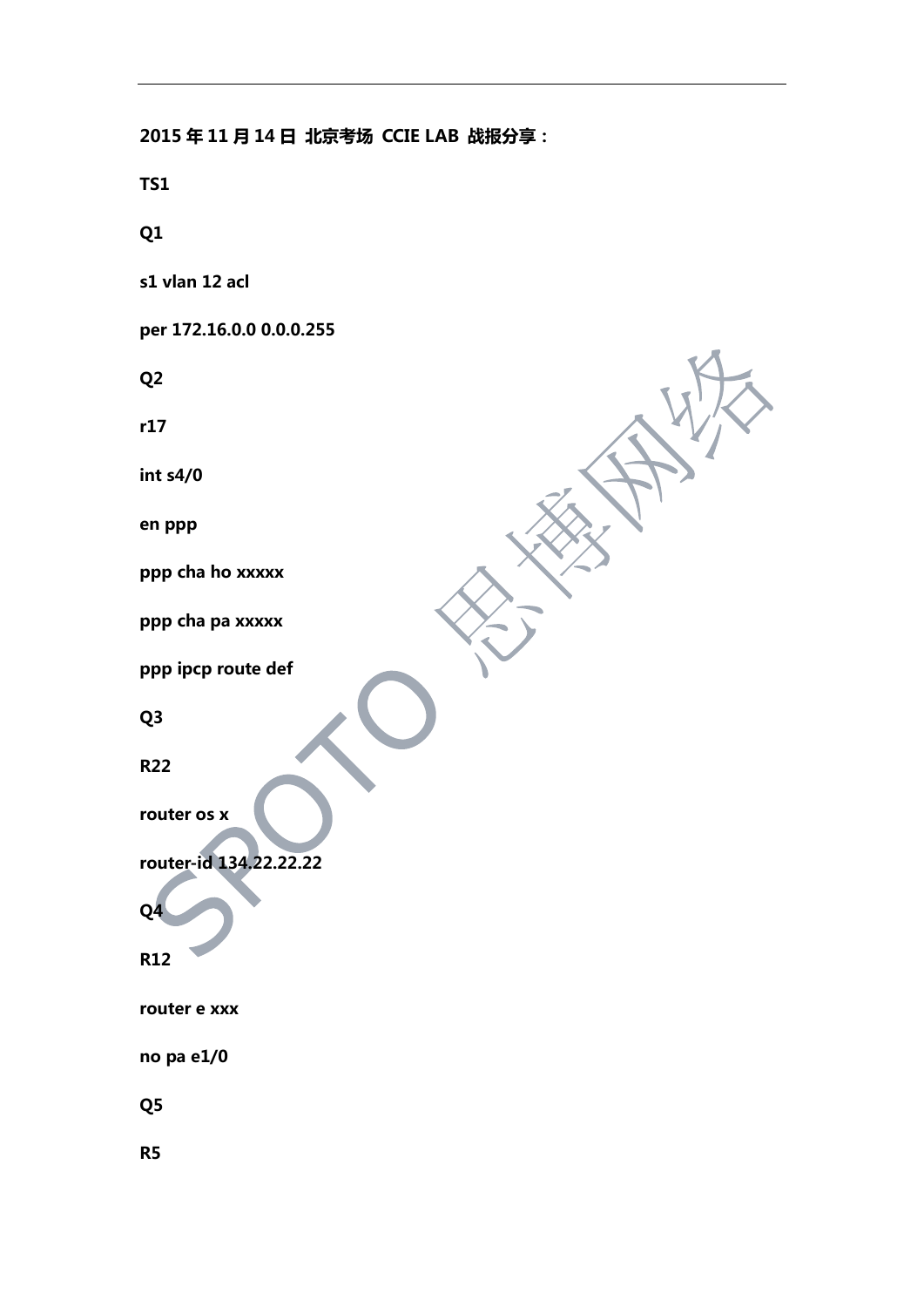route-map xxxxxx

no set ip next-hop x.x.x.x

Q<sub>6</sub>

Doesn't allow using IPv6 to establish neighbors

Use IPv4 to establish

Q7

R17/R18/R19

int t<sub>0</sub>

ip nh red

**PC107** 

no ip do t 10000

Q8

 $S<sub>3</sub>$ 

router os 65101

net 172.16.101.0 0.0.0.255 a 0

 $r4$ 

 $int e2/0$ 

ip os co 1000

r6

 $int e2/0$ 

ip os co 1000

Q<sub>9</sub>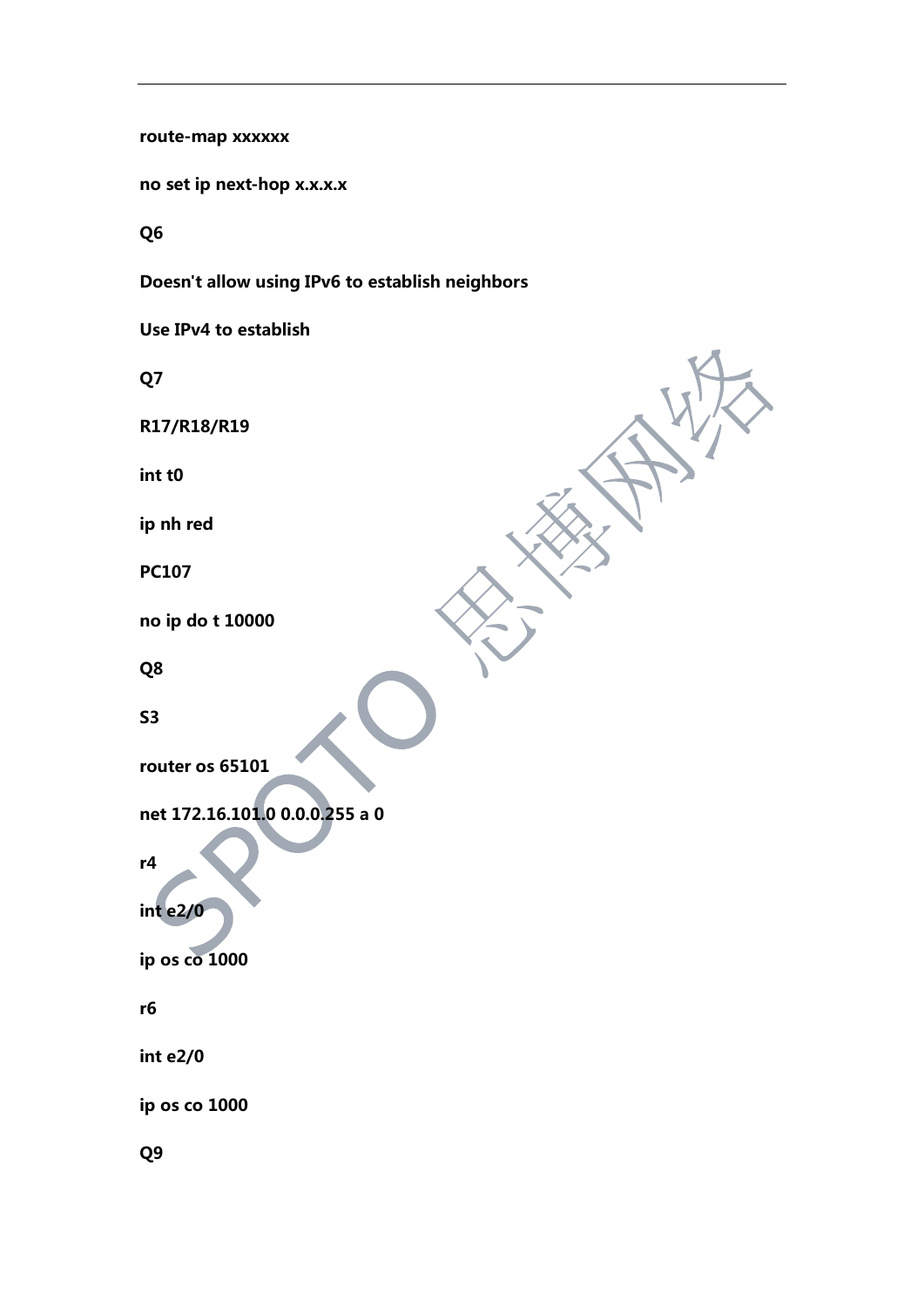**r23 int s4/0 ppp cha ho r23 r21 per ip any any Q10 r23 cle ip dh bind \* NAS int e0/0 ip add dhcp cli e0/0 DIAG New CFG H1+**